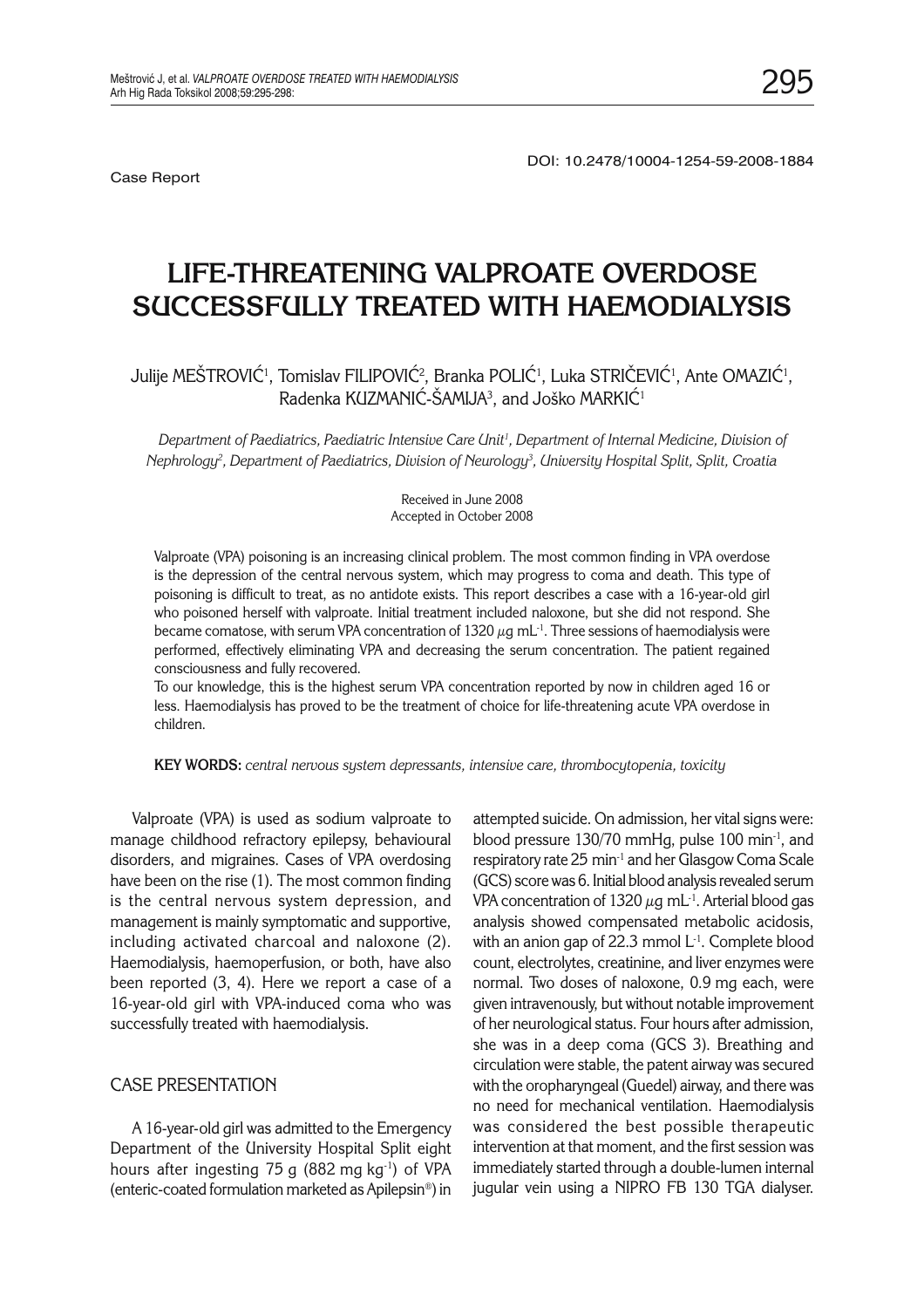After two hours of haemodialysis, VPA concentration decreased to 914  $\mu$ g mL<sup>-1</sup>. Four hours later, it further decreased to 821  $\mu$ g mL<sup>-1</sup>, but her neurological status did not improve. We therefore ran a CT scan of the brain, but it revealed no signs of cerebral oedema or abnormality. Serum chemistry showed evidence of a mild hypoglycaemia (3.4 mmol L<sup>-1</sup>), hypocalcaemia  $(2.11 \text{ mmol L}^{-1})$ , hypernatraemia  $(150.6 \text{ mmol L}^{-1})$ <sup>1</sup>), and hyperammonaemia (175.8  $\mu$ mol L<sup>-1</sup>). Compensated metabolic acidosis was observed (pH 7.347, base excess -7.1 mmol  $L^{-1}$ ), with an anion gap of 20.0 mmol L<sup>-1</sup>. Complete blood count was normal. Nine hours after the first haemodialysis, we started the second session, and the VPA concentration decreased to 278.5  $\mu$ g mL<sup>-1</sup>. The patient started to react to painful stimuli (GCS 8). Laboratory findings were normal, except for thrombocytopenia (124x10 $^9$  L $^{\text{-}1}$ ). The third haemodialysis session started 12 hours later. This session, like the previous one, used the Fresenius F6HPS dyaliser. VPA concentration decreased to 61.7  $\mu$ g mL<sup>-1</sup> (which is within the therapeutic range). The patient's level of consciousness and mental status were now normal. Electroencephalogram was dysrythmic and mildly decelerated. Laboratory findings were also normal, except, again, for thrombocytopenia  $(53x10<sup>9</sup> L<sup>-1</sup>)$ . Later, when VPA concentration decreased to 49.8  $\mu$ g mL<sup>-1</sup>, the patient was transferred from the intensive care unit to a neuropaediatric facility. On day 4, she was discharged home, following psychiatric and neurological assessment. Psychiatric assessment revealed that the attempted suicide was a reaction to a family quarrel and, except for supportive psychological therapy no drugs were administered.

## **DISCUSSION**

Acute valproate overdose is usually benign. Valproate causes mild toxicity, with lethargy and drowsiness as common symptoms (1). Severe overdose has been associated with respiratory distress, impairment of the liver function, hypoglycaemia, hypocalcaemia, hypernatraemia, hyperammonaemia, direct bone marrow suppression leading to aplastic anaemia or peripheral cytopenia affecting one or more cell lines, renal insufficiency, metabolic acidosis, and severe hypothermia (5-7). Some of this had been observed in our patient. Hypotension, coma, cerebral oedema, multiorgan system failure, and death may also occur (1, 8).

To control the acute symptoms of VPA overdose, we started treatment with naloxone boluses. VPA increases brain concentration of gamma-aminobutyric acid (GABA) through various mechanisms. Naloxone has been shown to reverse the VPA blockade of GABA uptake by cells, thereby reversing VPA-mediated inhibition of neuronal firing, although the exact mechanism is unknown (9). However, this did not result in any notable improvement. Some authors suggest that standard-dose naloxone may be ineffective in massive overdose (VPA concentrations  $>1000 \mu$ g mL<sup>-1</sup>) (2).

VPA has a low volume of distribution and is a relatively small molecule. It is up to 95% bound to plasma proteins when blood concentrations reach 90  $\mu$ g mL<sup>-1</sup> to 100  $\mu$ g mL<sup>-1</sup>, with decreased binding as concentrations exceed the therapeutic range due to saturation of protein binding sites (4). At VPA concentrations of 300  $\mu$ g mL<sup>-1</sup>, only 35 % of the drug is protein-bound. At this point, haemodialysis may be beneficial. Our patient's clinical improvement correlated with the use of haemodialysis. For the periods during which the second and the third haemodialysis session was performed, calculated VPA half-life was 5.1 and 6.2 hours, respectively. In between the first and the second session and after the third session, it was 11.3 and 22.6 hours, respectively. Not consistent with this is the period of the first session whose calculated VPA half-life was 13.2 hours. The initial VPA blood concentration was 1320  $\mu$ g mL<sup>-1</sup>. However, four hours later the clinical condition worsened and, without rechecking the VPA concentration, the first haemodialysis was started. We believed that at that point the VPA level was even higher because of delayed toxicity (10). A threshold level for initiating haemodialysis is not set, but it is proposed that haemodialysis should be considered for any patient with a significantly reduced level of consciousness and elevated VPA concentration (3, 4).

To our knowledge, this is the case with the highest ever reported serum VPA concentration in children aged 16 or less. We have demonstrated the efficacy of haemodialysis and recommend it as a treatment of choice for life-threatening acute VPA overdose.

## **REFERENCES**

1. Spiller HA, Krenzelok EP, Klein-Schwartz W. Multicenter case series of valproic acid ingestion: serum concentrations and toxicity. J Toxicol Clin Toxicol 2000;38:755-60.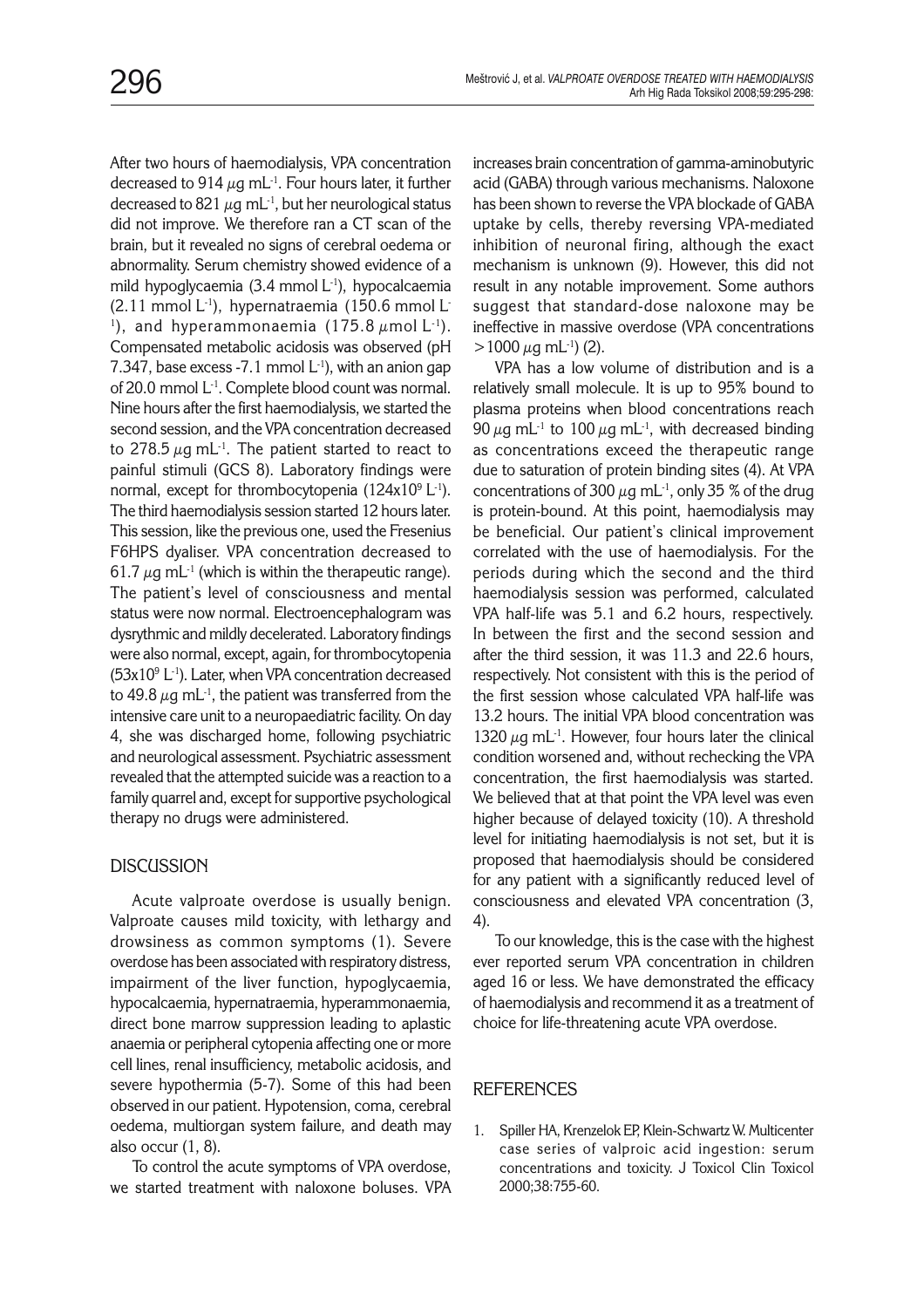- 2. Roberge RJ, Francis EH 3<sup>rd</sup>. Use of naloxone in valproic acid overdose: case report and review. J Emerg Med 2002;22:67-70.
- 3. Dharnidharka VR, Fennell RS 3rd, Richard GA. Extracorporeal removal of toxic valproic acid levels in children. Pediatr Nephrol 2002;17:312-5.
- 4. Singh SM, McCormick BB, Mustata S, Thompson M, Prasad GV. Extracorporeal management of valproic acid overdose: A large regional experience. J Nephrol 2004;17:43-9.
- 5. Seger DL. Anticonvulsants. In: Haddad LM, Shannon MW, Winchester JF, editors. Clinical management of poisoning and drug overdose. 3rd edition. Philadelphia: WB Saunders; 1998. p. 655-63.
- 6. Acharya S, Bussel JB. Hematologic toxicity of sodium valproate. J Pediatr Hematol Oncol 2000;22:62-5.
- 7. Robinson P, Abbott C. Severe hypothermia in association with sodium valproate overdose. NZ Med J 2005;118:U1681.
- 8. Unal E, Kaya U, Aydin K. Fatal valproate overdose in a newborn baby. Hum Exp Toxicol 2007;26:453-6.
- 9. Hyden H, Cupello A, Palm A. Naloxone reverses the inhibition by sodium valproate of GABA transport across Deiters neuronal plasma membrane [letter]. Ann Neurol 1987;21:416-7.
- 10. Ingels M, Beauchamp J, Clark RF, Williams SR. Delayed valproic acid toxicity: a retrospective case series. Ann Emerg Med 2002;39:616-21.